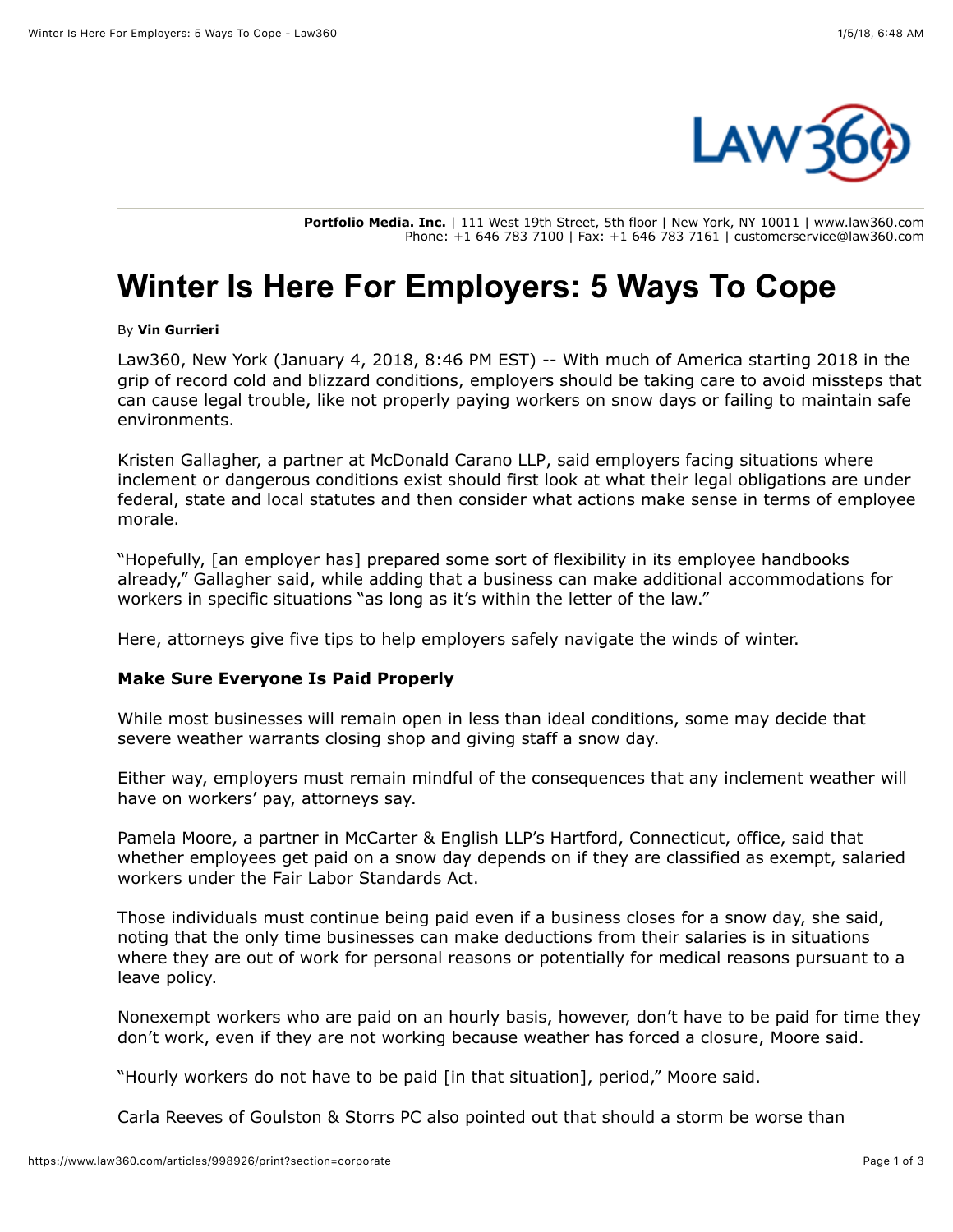anticipated and a business is forced to close early for the day, hourly employees still have to be paid at least for the time they spent at work.

#### **Don't Forget About Morale**

Gallagher said another minefield for employers in the face of winter storms is employee morale.

When making decisions, she said, employers may want to consider other factors beyond their legal obligations, such as whether to allow employees to use accrued paid time off for severe weather conditions, offer them an extra PTO day, or suspend absentee policies.

"These are things employers can craft ahead of time, but they're certainly not required," Gallagher said.

Reeves said employers should also consider that highly compensated workers tend to work remotely when the weather is at its worst, while support staff like secretaries are usually the ones who have to brave the elements and make potentially hourslong commutes.

"Employers want to be aware of [this] dynamic and the effect it could have on morale," Reeves said.

#### **Be Mindful of Government Directives**

Whenever Old Man Winter unleashes a major storm, state and local officials will usually get ahead of the situation by instructing the public on school closures, impassable roads and other dangers.

One thing a government can do is declare a state of emergency, for which degrees of severity can vary.

If that happens, an employer could potentially risk legal liability if a worker is injured on the perilous trek to work, attorneys say.

While Moore said there "would have to be a pretty extreme situation" for an employer to face such a claim, it's not out of the realm of possibility.

For example, if a business ignores a state directive that people stay off the roads, tells workers to report, and a worker gets injured in an accident, then Moore said it's "theoretically possible there might be a tort claim.

"In that situation, the employer could be accused of violating a recognized standard of care by taking an action that was the proximate cause of the worker's injury. The rule of reason should apply, as in, 'Is it reasonable for an employer to require employees to come in?'" Moore said.

By following guidance from state and local officials, particularly in areas where people predominantly drive to work, employers will be on better footing, Reeves said.

"It puts you in a better position after the fact if people say you made the right decision or you made the wrong decision," Reeves said.

# **Take Precautions With Outdoor Workers**

Businesses with outdoor workers, whether landscapers, delivery companies or private plowing operations, are particularly vulnerable when there's severe cold or other nasty weather.